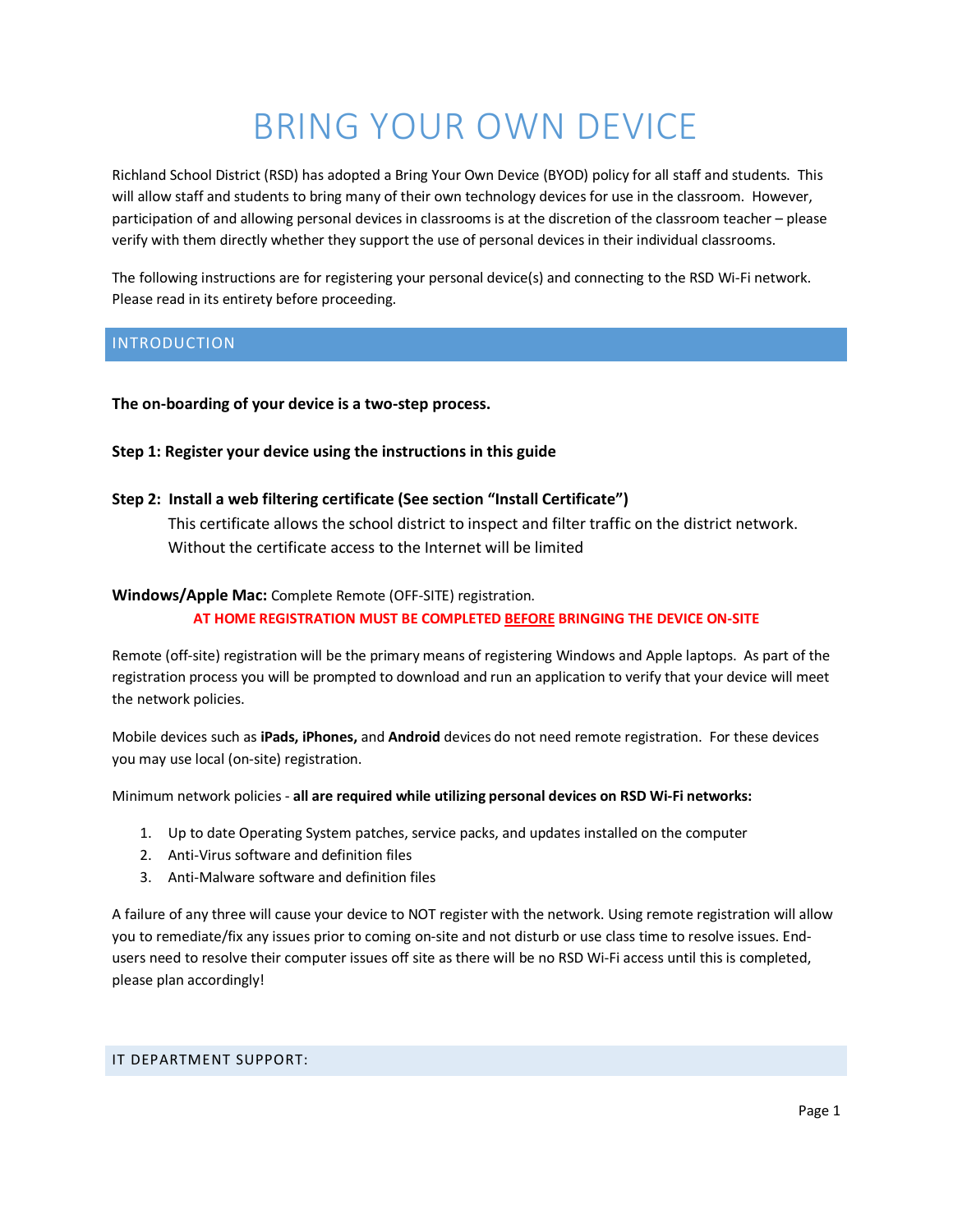#### HELP DESK SUPPORT X6125

- RSD IT Department Staff will be available to assist in registration and basic wireless connection questions.
- RSD IT Department Staff will not be available to provide support for your personal devices. If necessary, you will need to seek additional support to fix the personal device, install software, or help with wireless questions.
- RSD IT Department Staff will not be available to come to your come to your home to troubleshoot issues.

# WINDOWS OR APPLE COMPUTER/LAPTOP REGISTRATION STEPS

# REMOTE (OFF-SITE) REGISTRATION:

# **REMINDER: REMOTE REGISTRATION MUST BE COMPLETED PRIOR TO BEING DEVICE ON-SITE**

Use the following steps to **register your device from outside the district and prior to bringing it on campus:**

- 1. Open web browser (Internet Explorer, Firefox, Chrome)
- 2. Go t[o https://devicereg.rsd.edu](https://devicereg.rsd.edu/)
- 3. Enter your RSD District network username and password
- 4. Click the Continue button
- 5. You will be prompted to download and run an application to verify that your device will meet these policies.
	- a. The application will perform a scan on your system and no personal data is collected.
- 6. A results page will appear indicating Success.
- 7. After the device is registered you may bring the device to school to connect to the RSD Wi-Fi network.

See the screen shots below to help guide you through the remote registration process.

# HELPFUL SCREENSHOTS

#### *[HTTPS://DEVICEREG.RSD.EDU](https://devicereg.rsd.edu/) AND ENTER YOUR RSD DISTRICT NETWORK USERNAME AND PASSWORD*

| e Network Access Control :: Registration - Internet Explorer |                                                                                                                                                                                     |                                    |                                                                                                                                                                                              | $ \frac{1}{2}$ x |
|--------------------------------------------------------------|-------------------------------------------------------------------------------------------------------------------------------------------------------------------------------------|------------------------------------|----------------------------------------------------------------------------------------------------------------------------------------------------------------------------------------------|------------------|
| https://devicereg.rsd.edu/registratory/_renotereg.jtp        | $O = \frac{1}{2}$ + $\frac{1}{2}$ Nebvork Access Control :: R. X                                                                                                                    |                                    |                                                                                                                                                                                              | 合大分              |
| He Edt Who Favorites Tools Feld-                             |                                                                                                                                                                                     |                                    |                                                                                                                                                                                              |                  |
|                                                              | <b>Richland School District</b>                                                                                                                                                     |                                    | <b>Remote Registration</b>                                                                                                                                                                   |                  |
|                                                              | <b>Client Registration</b>                                                                                                                                                          |                                    |                                                                                                                                                                                              |                  |
|                                                              | Each person who intends on bring their their own personal device to the Richland School<br>District is required to verify that their device will meet established network policies. |                                    |                                                                                                                                                                                              |                  |
|                                                              | Please use your Richland School District username and password.                                                                                                                     |                                    |                                                                                                                                                                                              |                  |
|                                                              |                                                                                                                                                                                     |                                    | When you click the Continue button, you will be prompted to download and run an application<br>to verify that your device will meet these policies. Should your device not meet the Richland |                  |
|                                                              |                                                                                                                                                                                     | address the policy non compliance. | School District network policies you will be presented with content that directs you on how to                                                                                               |                  |
|                                                              |                                                                                                                                                                                     |                                    |                                                                                                                                                                                              |                  |
|                                                              |                                                                                                                                                                                     | Username                           |                                                                                                                                                                                              |                  |
|                                                              |                                                                                                                                                                                     | Password                           |                                                                                                                                                                                              |                  |
|                                                              |                                                                                                                                                                                     |                                    | Continue                                                                                                                                                                                     |                  |
|                                                              |                                                                                                                                                                                     |                                    | If you need assistance, please contact the Help Desk (509)967-6125.                                                                                                                          |                  |
|                                                              |                                                                                                                                                                                     |                                    |                                                                                                                                                                                              |                  |
|                                                              |                                                                                                                                                                                     |                                    |                                                                                                                                                                                              |                  |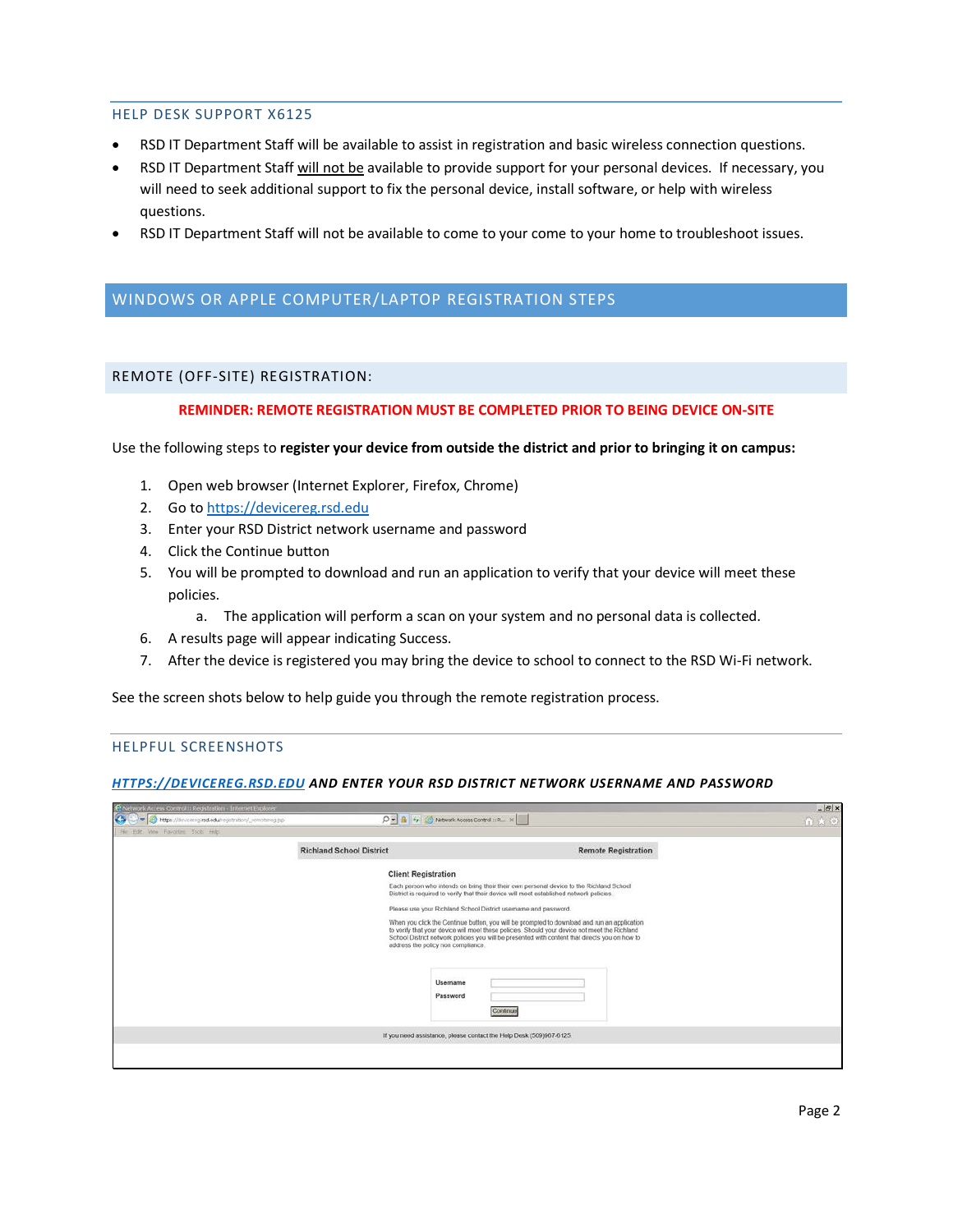#### *RUN BRADFORD DISSOLVABLE AGENT*

J.

| Do you want to run or save Bradford Dissolvable Agent.exe (1.07 MB) from devicereg.rsd.edu? | <b>Rur</b> | Save |  |  |
|---------------------------------------------------------------------------------------------|------------|------|--|--|
|                                                                                             |            |      |  |  |

# *IF PROMPTED THAT PROGRAM IS HARMFUL, CLICK "ACTION" AND THEN "RUN ANYWAY"*

|                                                                                             | SmartScreen Filter - Internet Explorer                                                                                                                                                                                                                                                                                                                                                                                                                                                                            | $\left  \frac{\mathbf{x}}{\mathbf{y}} \right $ and run an application |
|---------------------------------------------------------------------------------------------|-------------------------------------------------------------------------------------------------------------------------------------------------------------------------------------------------------------------------------------------------------------------------------------------------------------------------------------------------------------------------------------------------------------------------------------------------------------------------------------------------------------------|-----------------------------------------------------------------------|
|                                                                                             | This program might harm your computer<br>Publisher: Unknown<br>Name: Bradford Dissolvable Agent (1).exe<br>SmartScreen Filter reported that this program is not commonly<br>downloaded and is not signed by its author.<br>If you received this program as an unexpected solicitation, link, or<br>attachment, it might be an attempt to fool you. We recommend that you<br>delete it.<br>+ Don't run this program<br>(recommended)<br>$\rightarrow$ Delete program<br>+ Run anyway<br>What's SmartScreen Filter? | not meet the Richland<br>t directs you on how to                      |
| Bradford Dissolvable Agent (1) exe is not commonly downloaded and could harm your computer. |                                                                                                                                                                                                                                                                                                                                                                                                                                                                                                                   |                                                                       |

# *BRADFORD DISSOLVABLE AGENT PROGRESS*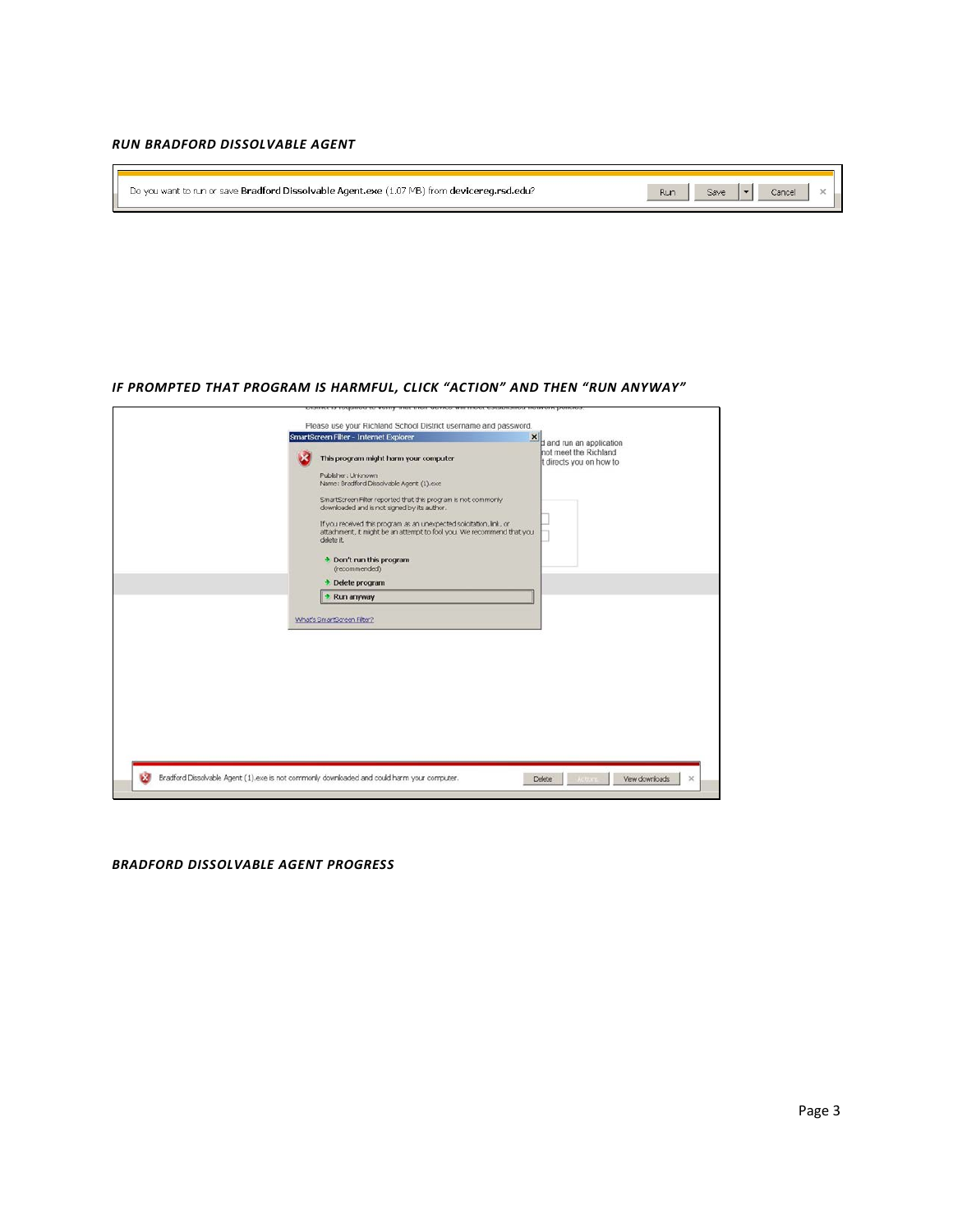| address the policy non compliance. |                               |
|------------------------------------|-------------------------------|
|                                    |                               |
|                                    |                               |
| Progress                           | $\vert x \vert$               |
|                                    |                               |
| <b>BRADFORDnetworks</b>            |                               |
|                                    |                               |
|                                    |                               |
|                                    |                               |
|                                    |                               |
|                                    |                               |
|                                    |                               |
|                                    |                               |
|                                    |                               |
|                                    |                               |
|                                    |                               |
|                                    |                               |
|                                    |                               |
|                                    |                               |
|                                    |                               |
|                                    |                               |
|                                    |                               |
|                                    |                               |
|                                    |                               |
|                                    |                               |
|                                    |                               |
|                                    | Bradford Dissolvable Agent NX |
|                                    | F<br>$\frac{1}{2}$            |
|                                    |                               |

# *REGISTRATION SUCCESS!!*

| C Network Access Control :: Success - Internet Explorer                 |                                                                          |                                                                                               | $-17x$ |
|-------------------------------------------------------------------------|--------------------------------------------------------------------------|-----------------------------------------------------------------------------------------------|--------|
| Tetp://deviceregi <b>nd.edu</b> /registration/Remote_Success.jsp<br>K÷, | $O = 4$ $\rightarrow$ $\rightarrow$ Nebecnk Access Control :: S $\times$ |                                                                                               | 俞☆◎    |
| File Edit View Favorities Tools Help                                    |                                                                          |                                                                                               |        |
|                                                                         | <b>Richland School District</b>                                          | <b>Registration</b>                                                                           |        |
|                                                                         | <b>Success</b>                                                           |                                                                                               |        |
|                                                                         |                                                                          | Success your personal device meets the Richland School District established network policies. |        |
|                                                                         | Žŝ                                                                       |                                                                                               |        |
|                                                                         | If you need assistance, please contact the Help Desk (309)967-6125       |                                                                                               |        |
|                                                                         |                                                                          |                                                                                               |        |
|                                                                         |                                                                          |                                                                                               |        |

When your device is on-site you may then connect to the wireless network of **RSD400.**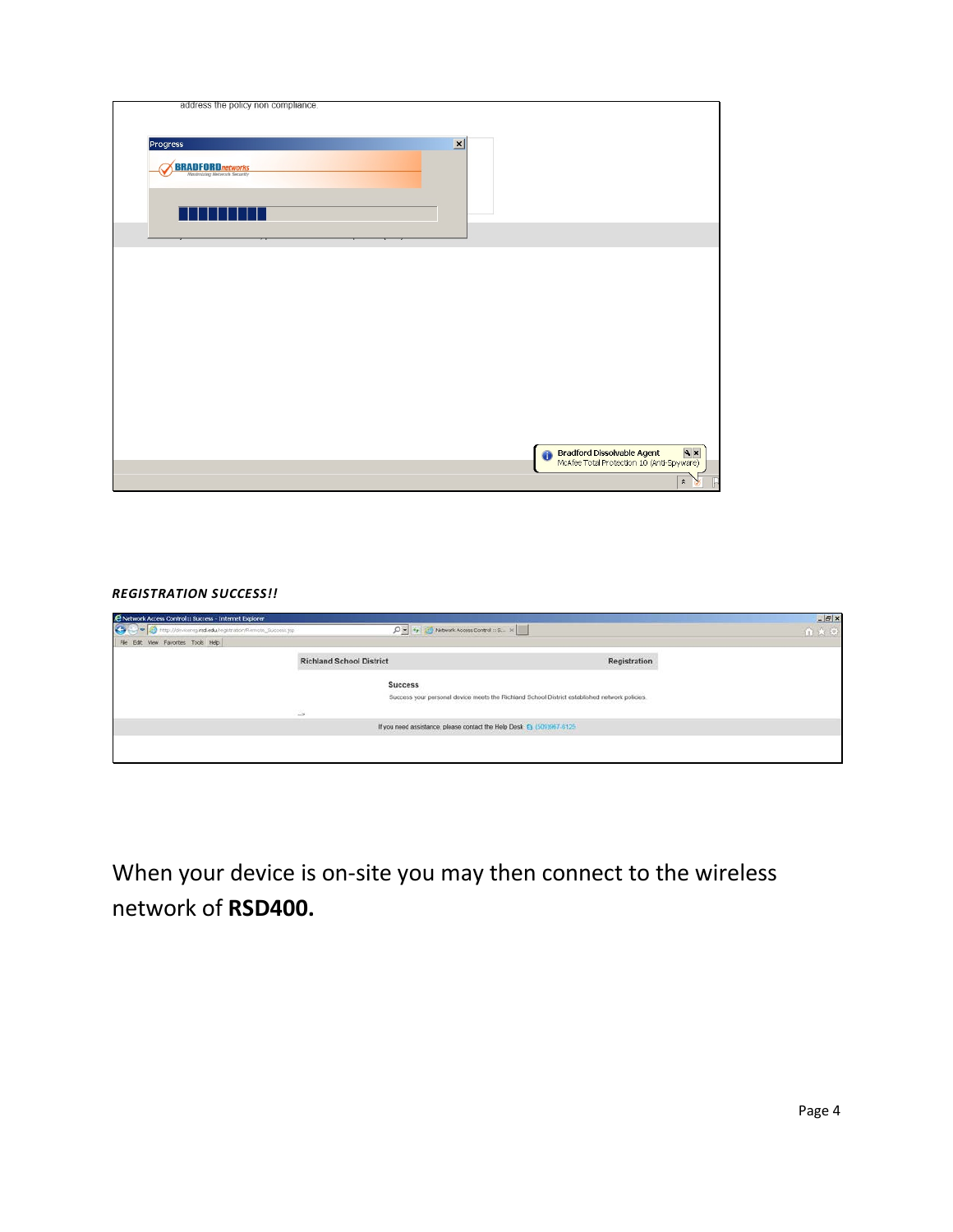# ANDROID/IOS/WINDOWS RT DEVICES

## REMOTE REGISTRATION:

Remote registration is **NOT** necessary for Android/iOS devices and other mobile devices since there is no agent scan of your system. Use Local Registration procedures.

If you attempt to remotely register your device, the system will provide the following message:

*"We are sorry. We are unable to remotely register mobile devices such as iPADS, iPhones, and Android devices."*

#### LOCAL REGISTRATION:

- 1. Connect your device to the RSD Wi-Fi network. SSID (Network name): **RSD400** or **RSD400\_Alt** Note: When connecting an unregistered device, your device will be isolated to a different network until the device is registered.
- 2. Open a web browser Your device will automatically be redirected to the Client Registration page
- 3. Enter your device username and password
- 4. Click the Continue button
- 5. After the device is registered you will be automatically connected to the RSD Wi-Fi network.

**Note: After registration is complete you may need to restart your wireless connection.**

# ADDITIONAL HELP - CONFIGURING YOUR WIRELESS CONNECTION

The settings outlined on this section may vary slightly across devices and versions, but these instructions should be generally applicable to all devices. In most cases, the device will automatically detect the type of wireless authentication.

#### **The RSD wireless network uses 802.1X authentication for wireless networks**

EAP Method: PEAP Phase 2 Authentication: MSCHAPv2 CA Cert: unspecified User Cert: unspecified Username: <your RSD network name> Anonymous ID: blank Password: <your RSD network password>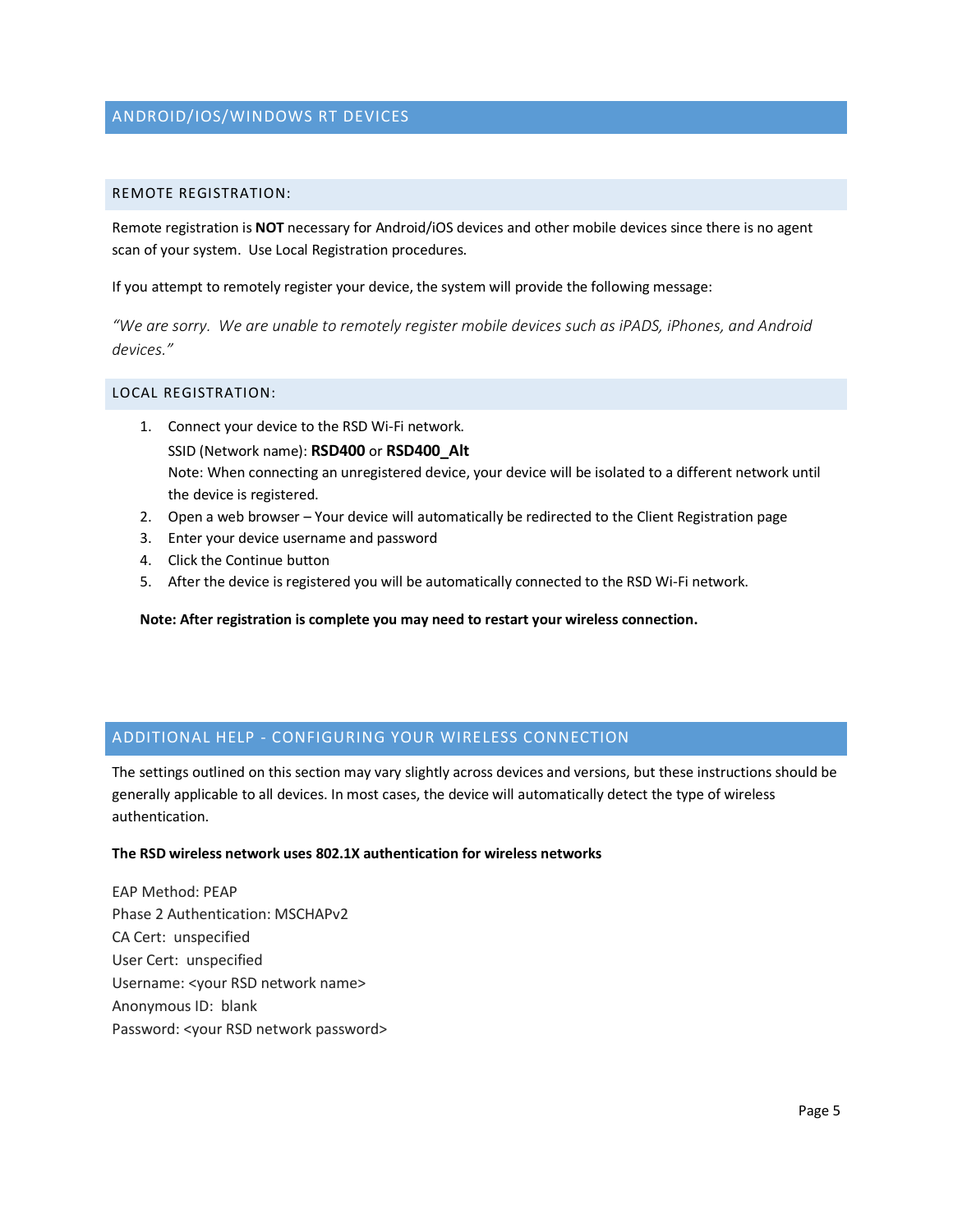# MICROSOFT WINDOWS 7

Follow the instructions contained in the link below for Windows 7 device authentication:

<http://windows.microsoft.com/en-us/windows/enable-802-1x-authentication#1TC=windows-7>

# ANDROID

- 1. On the main page of your phone, you click the **Menu** button on your Android device and then click **Settings**.
- 2. Select **Wireless & Networks** from the list.
- 4. Select **Wi-Fi settings**.
- 4. From the list of available Wi-Fi networks, **RSD400** or **RSD400\_Alt**
- 5. You may be prompted for your phone's credential storage password. Enter the password and press **OK**. If not, skip to step 6
- 6. Fill out the following information on the *Connect to ….* form:
	- EAP method: **PEAP**
	- Phase 2 Authentication: **MSCHAPV2**
	- Identity: **Your RSD Username**
	- Anonymous identity: *Leave Blank*
	- Wireless Password: **Your RSD Password**
- 7. Select **Connect**. Your Android phone should now connect to the selected wireless network.

#### IPHONE, IPOD TOUCH OR IPAD

- 1. Open Settings
- 2. Select Wi-Fi and slide Wi-Fi to ON.
- 3. Select the RSD wireless network **RSD400** or **RSD400\_Alt**
- 4. Enter your RSD network name as the Username and Password.
- 5. Click Join
- 6. You may be prompted to accept a security certificate. If so, tap Accept.

# OTHER DEVICES

#### **Amazon Kindle**

Amazon Kindle will use the same authentication methods as an Android device. The menu options may vary from device to device. Use the following link for additional help with your type of Amazon Kindle:

[http://www.amazon.com/gp/help/customer/display.html/ref=hp\\_bc\\_nav/188-6853054-](http://www.amazon.com/gp/help/customer/display.html/ref=hp_bc_nav/188-6853054-8746354?ie=UTF8&nodeId=200127470) [8746354?ie=UTF8&nodeId=200127470](http://www.amazon.com/gp/help/customer/display.html/ref=hp_bc_nav/188-6853054-8746354?ie=UTF8&nodeId=200127470)